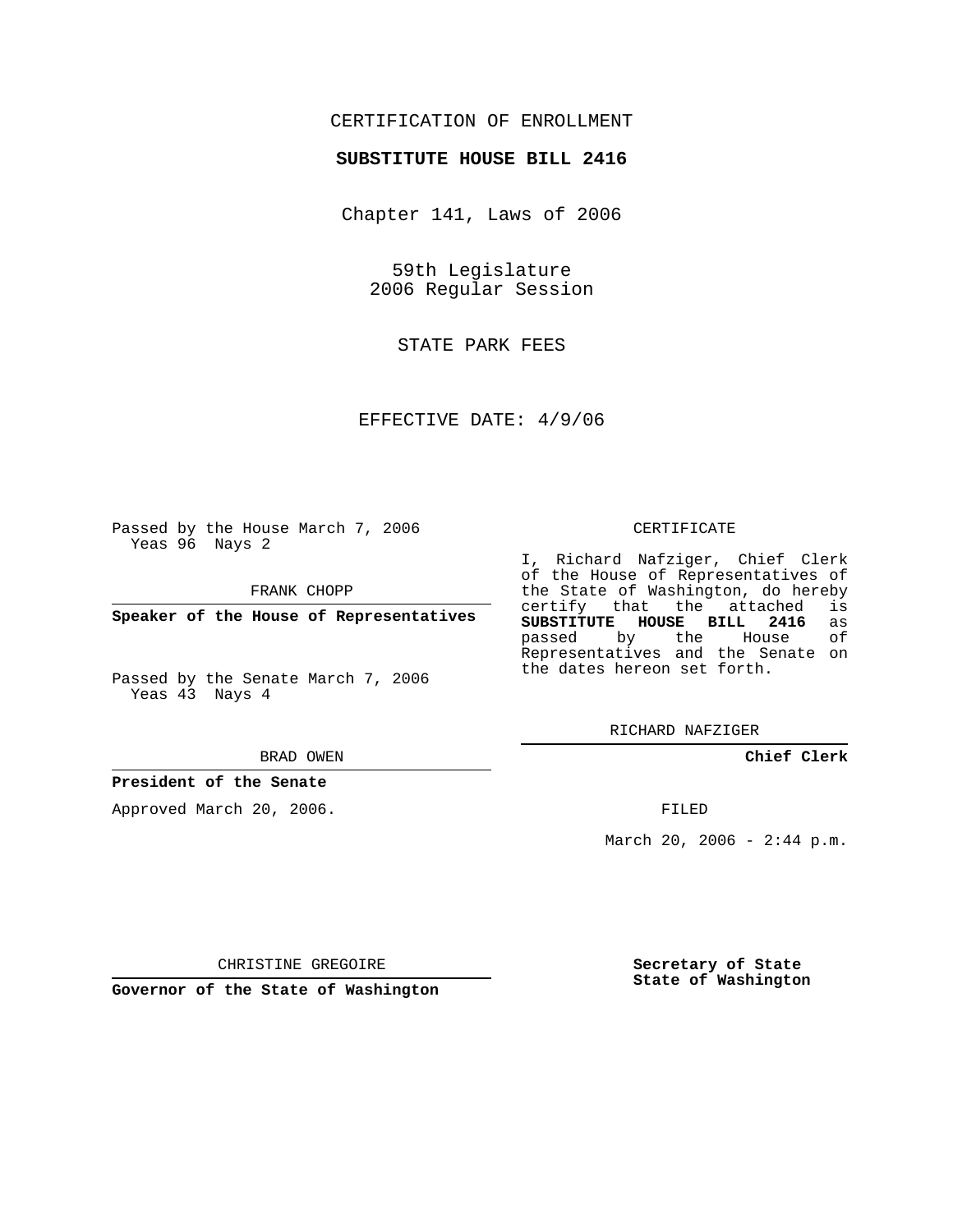# **SUBSTITUTE HOUSE BILL 2416** \_\_\_\_\_\_\_\_\_\_\_\_\_\_\_\_\_\_\_\_\_\_\_\_\_\_\_\_\_\_\_\_\_\_\_\_\_\_\_\_\_\_\_\_\_

\_\_\_\_\_\_\_\_\_\_\_\_\_\_\_\_\_\_\_\_\_\_\_\_\_\_\_\_\_\_\_\_\_\_\_\_\_\_\_\_\_\_\_\_\_

### AS AMENDED BY THE SENATE

Passed Legislature - 2006 Regular Session

## **State of Washington 59th Legislature 2006 Regular Session**

By House Committee on Natural Resources, Ecology & Parks (originally sponsored by Representatives Kessler, Hasegawa, Hunt, Haigh, sponsored by Representatives Kessler, Hasegawa, Hunt, Haigh, McIntire, Dunshee, B. Sullivan and Takko)

READ FIRST TIME 01/20/06.

 1 AN ACT Relating to state park fees; amending RCW 79A.05.070; 2 providing an effective date; and declaring an emergency.

3 BE IT ENACTED BY THE LEGISLATURE OF THE STATE OF WASHINGTON:

 4 **Sec. 1.** RCW 79A.05.070 and 2003 c 186 s 1 are each amended to read 5 as follows:

6 The commission may:

 7 (1) Make rules and regulations for the proper administration of its 8 duties;

 (2) Accept any grants of funds made with or without a matching requirement by the United States, or any agency thereof, for purposes in keeping with the purposes of this chapter; accept gifts, bequests, 12 devises and endowments for purposes in keeping with such purposes; enter into cooperative agreements with and provide for private nonprofit groups to use state park property and facilities to raise money to contribute gifts, grants, and support to the commission for the purposes of this chapter. The commission may assist the nonprofit group in a cooperative effort by providing necessary agency personnel and services, if available. However, none of the moneys raised may inure to the benefit of the nonprofit group, except in furtherance of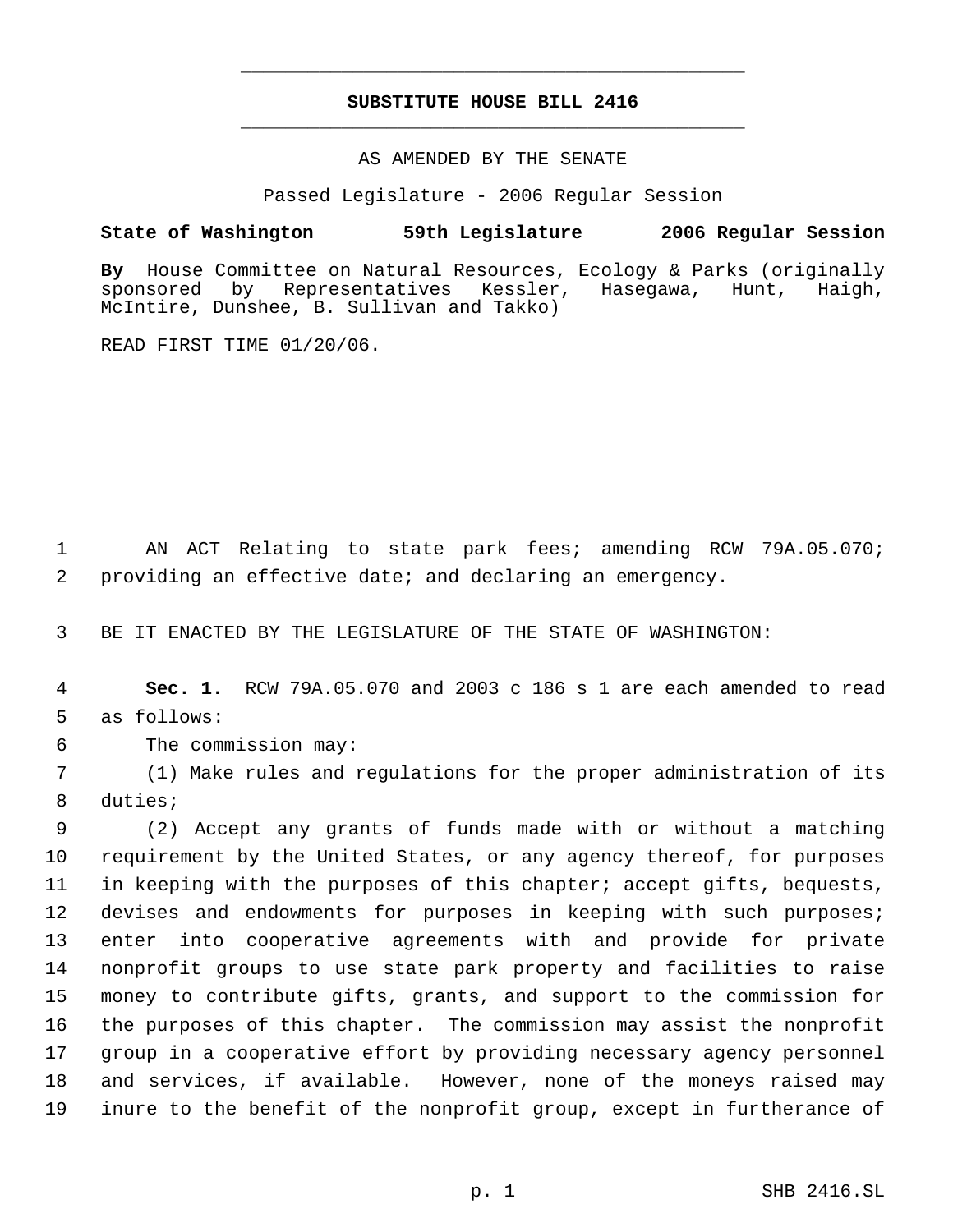its purposes to benefit the commission as provided in this chapter. The agency and the private nonprofit group shall agree on the nature of any project to be supported by such gift or grant prior to the use of any agency property or facilities for raising money. Any such gifts may be in the form of recreational facilities developed or built in part or in whole for public use on agency property, provided that the facility is consistent with the purposes of the agency;

 (3) Require certification by the commission of all parks and recreation workers employed in state aided or state controlled programs;

 (4) Act jointly, when advisable, with the United States, any other state agencies, institutions, departments, boards, or commissions in 13 order to carry out the objectives and responsibilities of this chapter; (5) Grant franchises and easements for any legitimate purpose on

 parks or parkways, for such terms and subject to such conditions and considerations as the commission shall specify;

 (6) Charge such fees for services, utilities, and use of facilities 18 as the commission shall deem proper. The commission may not charge 19 fees for general park access or parking;

 (7) Enter into agreements whereby individuals or companies may rent undeveloped parks or parkway land for grazing, agricultural, or mineral development purposes upon such terms and conditions as the commission shall deem proper, for a term not to exceed forty years;

 (8) Determine the qualifications of and employ a director of parks and recreation who shall receive a salary as fixed by the governor in accordance with the provisions of RCW 43.03.040 and determine the qualifications and salary of and employ such other persons as may be needed to carry out the provisions hereof; and

 (9) Without being limited to the powers hereinbefore enumerated, the commission shall have such other powers as in the judgment of a majority of its members are deemed necessary to effectuate the purposes of this chapter: PROVIDED, That the commission shall not have power to supervise directly any local park or recreation district, and no funds shall be made available for such purpose.

 NEW SECTION. **Sec. 2.** This act is necessary for the immediate preservation of the public peace, health, or safety, or support of the

SHB 2416.SL p. 2